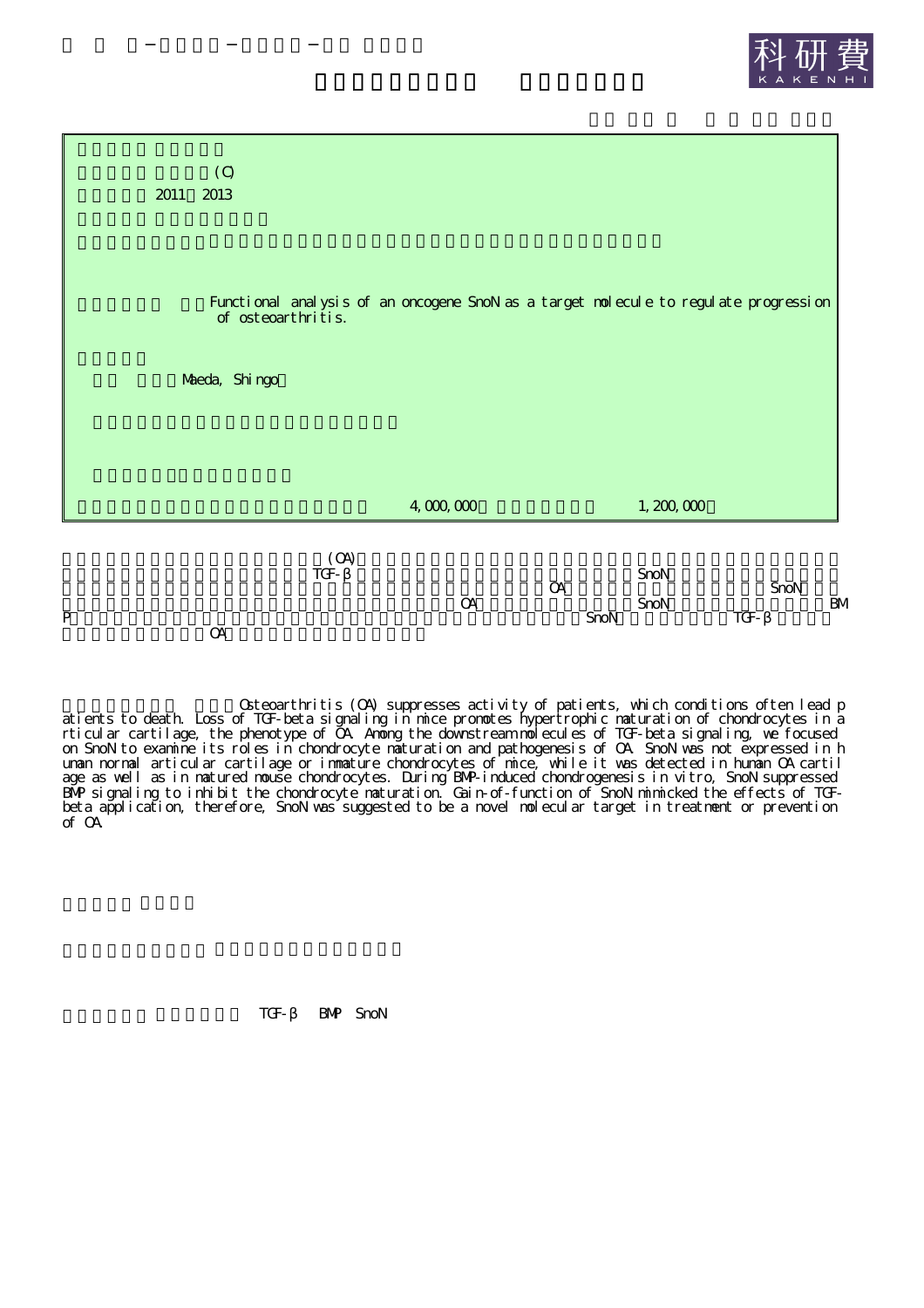(OA) Transforming growth factor-β (TGF-β) OA TGF-β OA TGF-β OA TGF-β OA OA TGF-β Bone morphogenetic protein (BMP) TGF-β "TGF-β BMP " ATDC5 BMP (Smad6, Smad7, Noggin, Chordin, Dan, Cerberus, Smurf1, Smurf2, Ski, SnoN) ATDC5 TGF-β TGF-β SB431542 SnoN SnoN OA SnoN OA SnoN SnoN (mRNA ) *in vitro in vivo* SnoN TGF-β SnoN gain of function loss of function BMP *in vitro* OA SnoN OA SnoN SnoN SnoN BMP-2 TGF-β1 TGF-β TGF-β1 TGF-β BMP BMP-2 SnoN mRNA SnoN SnoN TGF-β BMP BMP SnoN BMP (*Col10a1 Alp* ) SnoN BMP-2 OA SnoN OA X SnoN OA [Kawamura I, Maeda S (corresponding) *et al*., *J Biol Chem*, 287: 29101-29113, 2012] Smpd3 [ Kakoi H, Maeda S (equally first, corresponding) *et al*., *J Biol Chem*, 289: 8135-8150, 2014] 3 1. Human Immunodeficiency Virus Type I Enhancer Binding Protein 3 is Essential for the Expression of Asparagine-linked Glycosylation 2 in the Regulation of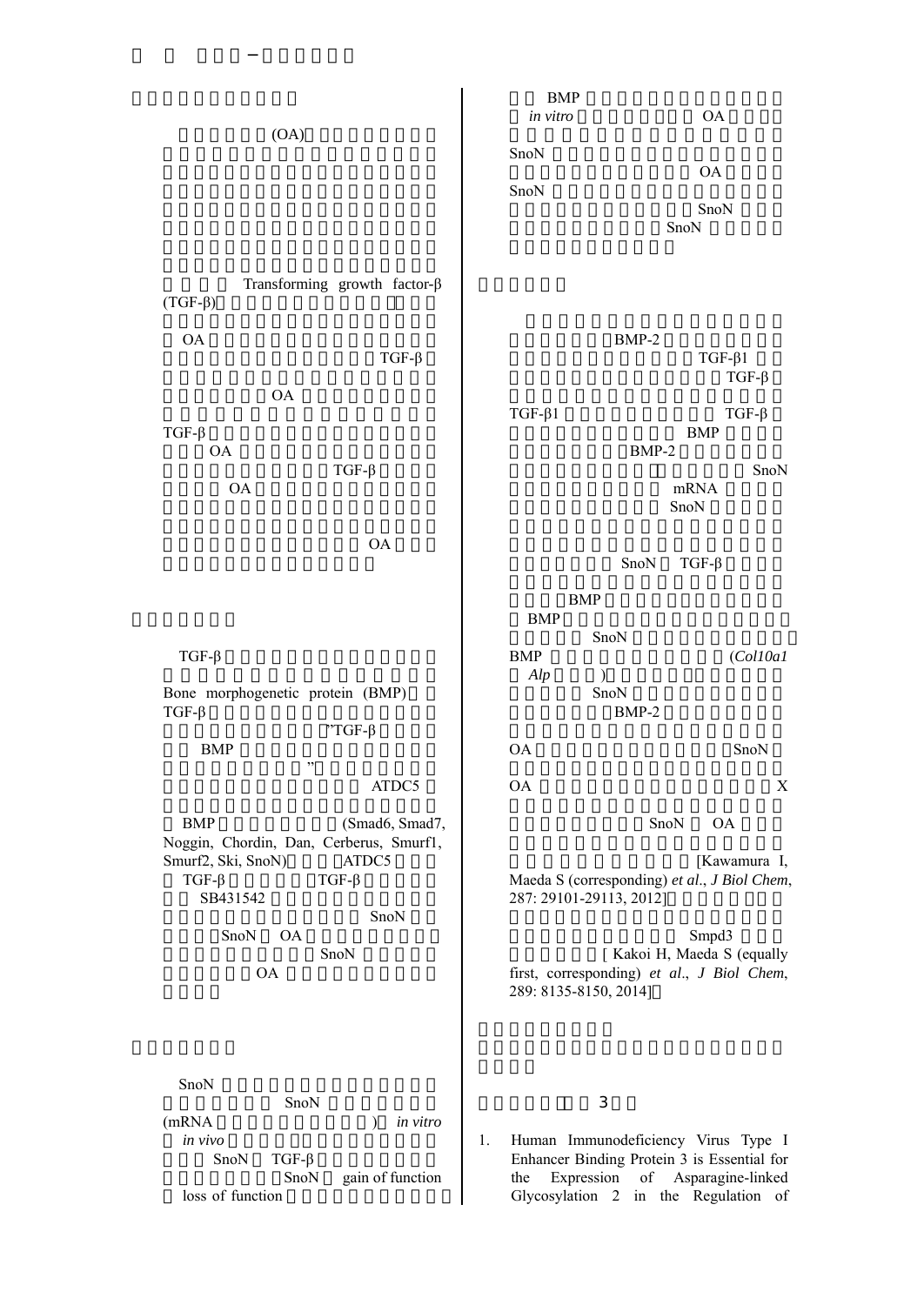Osteoblast and Chondrocyte Differentiation. Imamura K, Maeda S (corresponding), Kawamura I, Matsuyama K, Shinohara N, Yahiro Y, Nagano S, Setoguchi T, Yokouchi M, Ishidou Y, Komiya S. *J Biol Chem* 289: 9865-9879, 2014

- 2. BMP signaling upregulates neutral sphingomyelinase 2 to suppress chondrocyte maturation via the Akt signaling pathway as a negative feedback mechanism. Kakoi H, Maeda S (corresponding), Shinohara N, Matsuyama K, Imamura K, Kawamura I, Nagano S, Setoguchi T, Yokouchi M, Ishidou Y, Komiya S. *J Biol Chem* 289: 8135-8150, 2014
- 3. SnoN suppresses maturation of chondrocytes by mediating signal cross-talk between transforming growth factor-β and bone morphogenetic protein pathways. Kawamura I, Maeda S (corresponding), Imamura K, Setoguchi T, Yokouchi M, Ishidou Y, Komiya S. *J Biol Chem* 287 29101-29113, 2012

## 13

 $($   $)$ 

**Orthopaedic Research Society 2013 Annual Meeting** San Antonio, TX, USA January 26-29, 2013

1. TGF-β signaling is highly active to induce SnoN in ectopically hypertrophying chondrocytes in degenerating osteoarthritis cartilage. - Evaluating SnoN as a molecular target for regulating progression of chondrocyte maturation -

> <sup>1,2</sup>Kawamura, I; <sup>1</sup>Maeda, S; <sup>1,2</sup>Imamura, K; <sup>2</sup>Yokouchi, M;  $\frac{1}{1}$ Ishidou, Y; <sup>1,2</sup>Komiya, S

> <sup>1</sup>Department of Medical Joint Materials, Kagoshima University, Kagoshima, JAPAN <sup>2</sup>Department of Orthopaedic Surgery, Kagoshima University, Kagoshima, JAPAN

> **The 2nd International Symposium by JSPS Core-to Core Program"Cooperative International Framework in TGF-β Family signaling"** Tokyo, Japan October 29-30, 2012

2. SnoN mediates a signal crosstalk between TGF-βand BMP pathways in chondrocytes to prevent hypertrophic maturation Department of Medical Joint Materials, Kagoshima University

Maeda S, Kawamura I, Imamura K, Ishidou Y, Komiya S

Department of Orthopaedic Surgery, Kagoshima University

Kawamura I, Imamura K, Yokouchi M, Komiya S

**1st Asia-Pacific Bone and Mineral Research Meeting with Australian and New Zealand Bone and Mineral Society (ANZBMS) 22nd Annual Scientific Meeting** Perth, Australia September 2-5, 2012

3. SnoN mediates a crosstalk between TGF-β and BMP signaling to suppress hypertrophic maturation of chondrocytes Department of Medical Joint Materials, Kagoshima University, Kagoshima, Japan Kawamura I, Maeda S, Imamura K, Ishidou Y, Komiya S

> **The 22nd Japanese-Korean Combined Orthopaedic Symposium** Nikko-Tochigi, Japan June 7-9, 2012

4. Endogenous TGF-β-induced SnoN prevents BMP signaling and subsequent hypertrophic differentiation of chondrocytes Department of Medical Joint Materials, Kagoshima University, Kagoshima, Japan Kawamura I, Maeda S, Imamura K, Ishidou Y, Komiya S Department of Orthopaedic Surgery, Kagoshima University, Kagoshima, Japan Kawamura I, Imamura K, Yokouchi M, Komiya S

> **58 th Annual Meeting of the Orthopaedic Research Society** San Francisco, CA, USA February 4-7, 2012

5. SnoN prevents BMP-induced hypertrophic conversion of chondrocytes Department of Medical Joint Materials, Kagoshima University, Kagoshima, Japan Kawamura I, Ishidou Y, Imamura K, Komiya S, Maeda S Department of Orthopaedic Surgery, Kagoshima University, Kagoshima, Japan Kawamura I, Imamura K, Yokouchi M, Komiya S

**1 st Bio-Rheumatology International Congress** Urayasu, Japan November 14-16, 2011

6. TGF-β signaling induces SnoN to suppress BMP-induced hypertrophic maturation of chondrocytes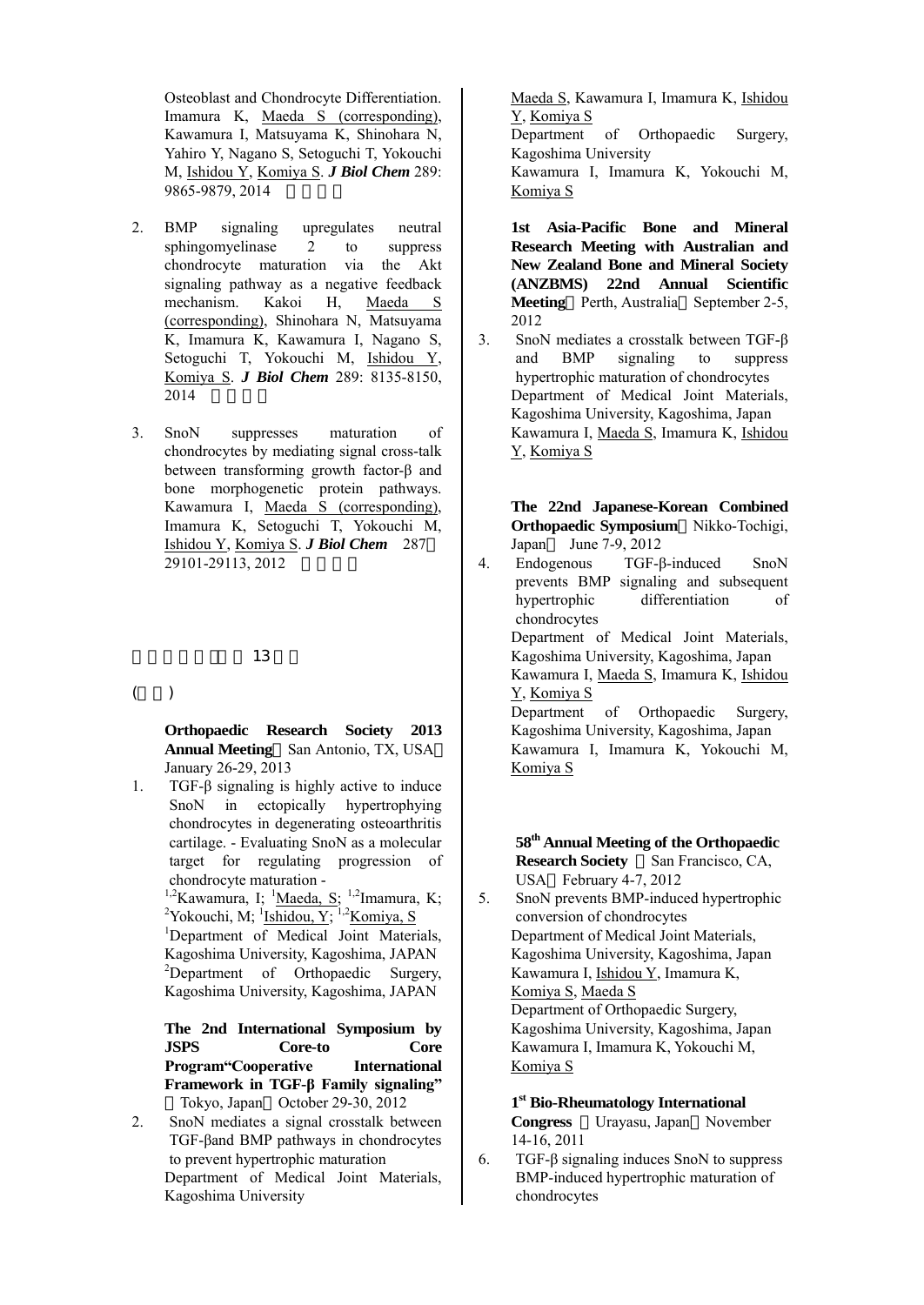